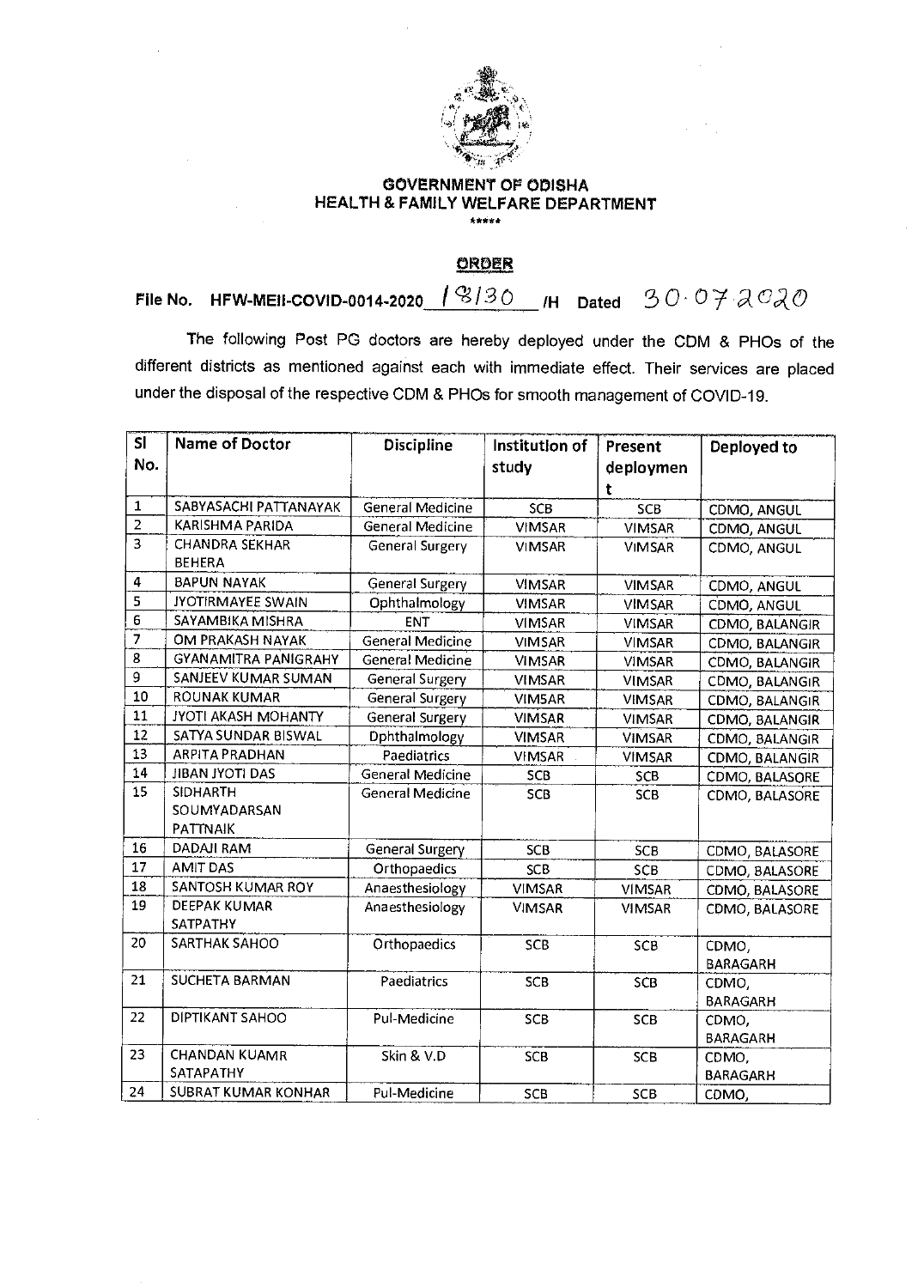|                 | <u> Microsofter (NASCO) a p</u>         |                         |               |               | BARAGARH           |
|-----------------|-----------------------------------------|-------------------------|---------------|---------------|--------------------|
| 25              | MARAVI PANKAJKUMAR<br>KAMLESHWAR        | <b>General Medicine</b> | <b>MKCG</b>   | <b>MKCG</b>   | CDMO, BHADRAK      |
| 26              | PRATIVA PATRA                           | General Medicine        | MKCG          | <b>MKCG</b>   | CDMO, BHADRAK      |
| 27              | SWARAJ SAMBIT SAMAL                     | General Surgery         | <b>MKCG</b>   | <b>MKCG</b>   | CDMO, BHADRAK      |
| 28              | TUSHAR KANTA RATH                       | General Surgery         | <b>MKCG</b>   | <b>MKCG</b>   | CDMO, BHADRAK      |
| 29              | MADHAV KUMAR KEDIA                      | <b>General Medicine</b> | <b>VIMSAR</b> | <b>VIMSAR</b> | CDMO, BOUDH        |
| 30              | SIDHARTH SHANKAR<br><b>PANIGRAHI</b>    | <b>General Medicine</b> | <b>VIMSAR</b> | <b>VIMSAR</b> | CDMO, BOUDH        |
| 31              | <b>BISWAJEET PUSTY</b>                  | <b>General Surgery</b>  | <b>VIMSAR</b> | <b>VIMSAR</b> | CDMO, BOUDH        |
| 32              | DIBYAJYOTI DAS                          | General Surgery         | <b>VIMSAR</b> | <b>VIMSAR</b> | CDMO, BOUDH        |
| 33 <sup>3</sup> | <b>KSHYANAPRAVA</b><br>PRIYADARSHINI    | Ophthalmology           | <b>VIMSAR</b> | <b>VIMSAR</b> | CDMO, BOUDH        |
| 34              | <b>ASHUTOSH PRADHAN</b>                 | ENT                     | <b>MKCG</b>   | <b>MKCG</b>   | CDMO, CUTTACK      |
| 35              | <b>ASISHA KUMAR</b><br>PATTANAYAK       | General Medicine        | <b>MKCG</b>   | <b>MKCG</b>   | CDMO, CUTTACK      |
| 36              | <b>RUPESHKUMAR M</b>                    | General Medicine        | <b>MKCG</b>   | <b>MKCG</b>   | CDMO, CUTTACK      |
| 37              | <b>DEBASIS DASH</b>                     | General Medicine        | MKCG          | <b>MKCG</b>   | CDMO, CUTTACK      |
| 38              | <b>SUBHAM RANJAN</b><br><b>NARENDRA</b> | General Surgery         | MKCG          | <b>MKCG</b>   | CDMO, CUTTACK      |
| 39              | DUSHMANTA KUMAR<br><b>SETHI</b>         | <b>General Surgery</b>  | <b>MKCG</b>   | <b>MKCG</b>   | CDMO, CUTTACK      |
| 40              | <b>BAIJAYANTI SINGH</b>                 | <b>08G</b>              | MKCG          | <b>MKCG</b>   | CDMO, CUTTACK      |
| 41              | <b>ROJALIN SAHOO</b>                    | Anaesthesiology         | <b>SCB</b>    | <b>SCB</b>    | COMO, CUTTACK      |
| 42              | <b>NALINIKANTA ROUT</b>                 | Anaesthesiology         | <b>SCB</b>    | <b>SCB</b>    | CDMO, CUTTACK      |
| 43              | SMRUTI RANJAN JENA                      | 0 & G                   | SCB           | SCB           | CDMO, CUTTACK      |
| 44              | <b>MANORANJAN PANDA</b>                 | 0 & G                   | SCB           | 5CB           | CDMO, CUTTACK      |
| 45              | <b>CHINMAYA KUMAR</b><br>PANDA          | 08G                     | SCB           | SCB           | CDMO, CUTTACK      |
| 46              | RAM CHANDRA MARANDI                     | O8G                     | 5CB           | 5CB           | CDMO, CUTTACK      |
| 47              | <b>IVANI DASH</b>                       | <b>08G</b>              | <b>SCB</b>    | <b>SCB</b>    | CDMO, CUTTACK      |
| 48              | MADHUSHREE SAHOO                        | <b>0&amp;G</b>          | <b>SCB</b>    | SCB           | CDMO, CUTTACK      |
| 49              | <b>BIGHNESWAR SENAPATI</b>              | Paediatrics             | 5CB           | SCB           | CDMO, CUTTACK      |
| 50              | <b>GOUTAM KUMAR SAHU</b>                | Paediatrics             | <b>SCB</b>    | <b>SCB</b>    | CDMO, CUTTACK      |
| 51              | ARUN KUMAR PATRA                        | Paediatrics             | SCB           | <b>SCB</b>    | CDMO, CUTTACK      |
| 52              | <b>IPSITA JENA</b>                      | Paediatrics             | SCB           | SCB           | CDMO, CUTTACK      |
| 53              | SOUMYA RANJAN PATRA                     | <b>General Medicine</b> | <b>VIMSAR</b> | <b>VIMSAR</b> | CDMO, DEOGARH      |
| 54              | PRAMIT BALLAV<br>PANIGRAHI              | General Surgery         | <b>VIMSAR</b> | <b>VIMSAR</b> | CDMO, DEOGARH      |
| 55              | DILLIP KUMAR BEHERA                     | Skin & V.D              | <b>MKCG</b>   | <b>MKCG</b>   | CDMO,<br>DHENKANAL |
| 56              | <b>CHANDAN SAMANTARAY</b>               | FMT                     | <b>SCB</b>    | SCB           | CDMO,<br>DHENKANAL |
| 57              | <b>BISHNUPRIYA KHUNTIA</b>              | Ophthalmology           | SCB           | <b>SCB</b>    | CDMO,<br>DHENKANAL |
| 58              | <b>JAYARAM MEHER</b>                    | Ophthalmology           | SCB           | <b>SCB</b>    | CDMO,<br>DHENKANAL |
| 59              | SHANTI BHUSAN PATHY                     | Anaesthesiology         | <b>MKCG</b>   | <b>MKCG</b>   | CDMO, GAJAPATI     |
| 60              | <b>GAYATRI MALLICK</b>                  | Anaesthesiology         | <b>MKCG</b>   | <b>MKCG</b>   | CDMO, GAJAPATI     |
| 61              | KUMAR PARTHA GOUTAM                     | <b>General Medicine</b> | MKCG          | <b>MKCG</b>   | CDMO, GAJAPATI     |
| 62              | SATYAJIT PARHI                          | General Medicine        | <b>MKCG</b>   | <b>INKCG</b>  | CDMO, GAJAPATI     |
| 63              | MOTIJ KUMAR DALAI                       | General Medicine        | MKCG          | <b>MKCG</b>   | CDMO, GAJAPATI     |
| 64              | SRITAM ACHARYA                          | General Medicine        | <b>MKCG</b>   | <b>MKCG</b>   | CDMO, GAJAPATI     |
| 65              | PRADIPTA KUMAR SAHOO                    | General Surgery         | <b>MKCG</b>   | <b>MKCG</b>   | CDMO, GAJAPATI     |
| 66              | SOUMYA RANJAN JENA                      | General Surgery         | <b>MKCG</b>   | <b>MKCG</b>   | CDMO, GAJAPATI     |
|                 |                                         |                         |               |               |                    |

 $\frac{1}{2} \sum_{i=1}^{n} \frac{1}{2} \sum_{j=1}^{n} \frac{1}{2} \sum_{j=1}^{n} \frac{1}{2} \sum_{j=1}^{n} \frac{1}{2} \sum_{j=1}^{n} \frac{1}{2} \sum_{j=1}^{n} \frac{1}{2} \sum_{j=1}^{n} \frac{1}{2} \sum_{j=1}^{n} \frac{1}{2} \sum_{j=1}^{n} \frac{1}{2} \sum_{j=1}^{n} \frac{1}{2} \sum_{j=1}^{n} \frac{1}{2} \sum_{j=1}^{n} \frac{1}{2} \sum_{j=1}^{n$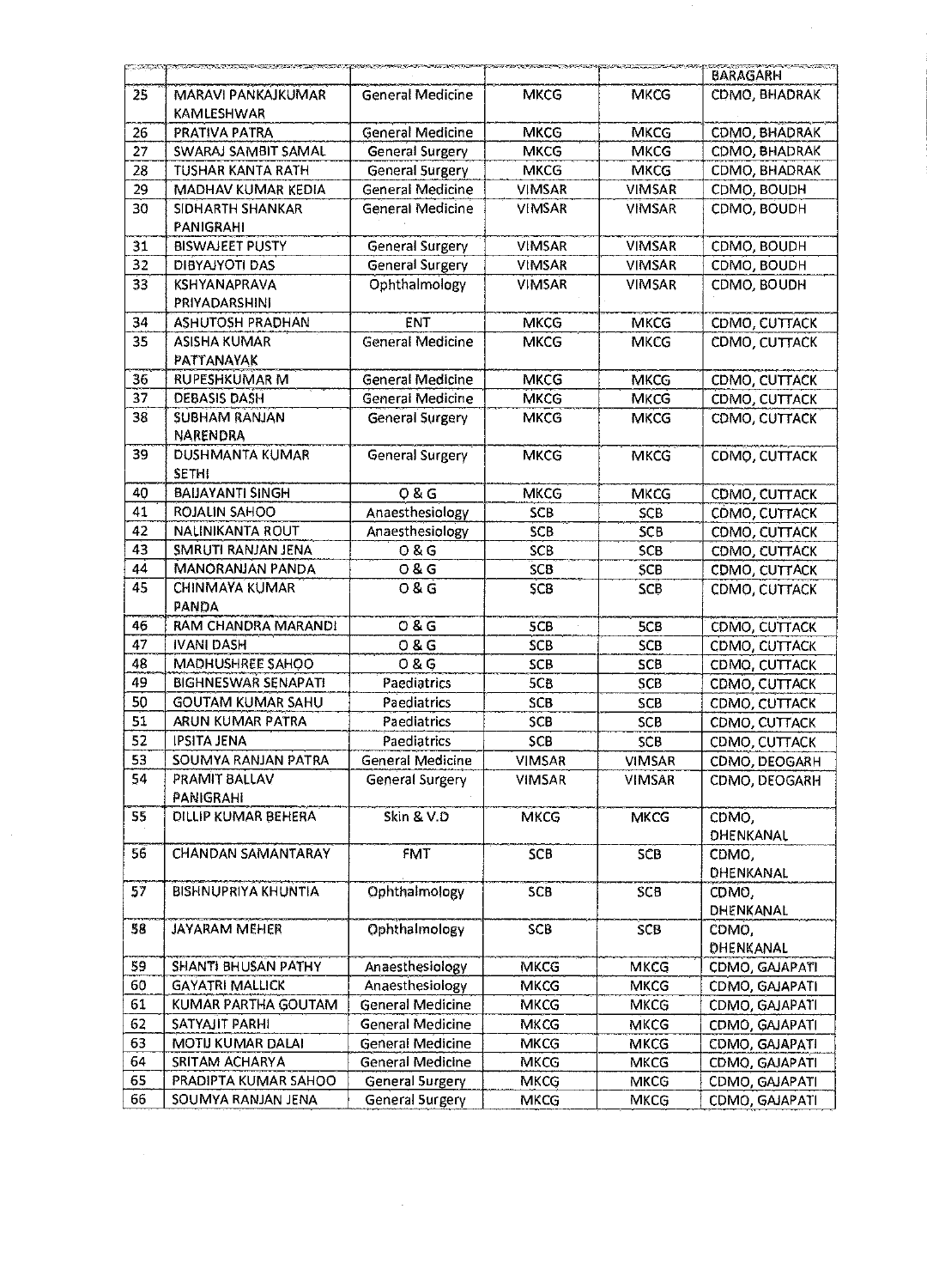| 67  | JAYDEV GIRI               | <b>General Surgery</b>  | <b>MKCG</b>     | <b>MKCG</b>   | CDMO, GAJAPATI               |
|-----|---------------------------|-------------------------|-----------------|---------------|------------------------------|
| 68  | SATYAJIT BEHERA           | <b>General Surgery</b>  | <b>MKCG</b>     | <b>MKCG</b>   | CDMO, GAJAPATI               |
| 69  | <b>BIBEKANANDA RATH</b>   | O & G                   | <b>MKCG</b>     | <b>MKCG</b>   | CDMO, GAJAPATI               |
| 70  | MANMAYA KUMAR             | 0 & G                   | MKCG            | <b>MKCG</b>   | CDMO, GAJAPATI               |
|     | SAMANTASINGHAR            |                         |                 |               |                              |
| 71  | KALI PRASAD MISHRA        | Paediatrics             | <b>MKCG</b>     | <b>MKCG</b>   | CDMO, GAJAPATI               |
| 72  | SOUMYA RANJAN SAMAL       | Paedlatrics             | <b>MKCG</b>     | <b>MKCG</b>   | CDMO, GAJAPATI               |
| 73  | RANJAN KUMAR MISHRA       | ENT                     | SCB             | <b>SCB</b>    | CDMO, GAJAPATI               |
| 74  | PURNIMA NANOA             | Ophthalmology           | SCB             | <b>SCB</b>    | CDMO, GAJAPATI               |
| 75  | DEEPAK KUMAR ROUT         | Psychiatry              | <b>SCB</b>      | SCB           | CDMO, GAJAPATI               |
| 76  | ANKITA YASHASWINI         | Anaesthesiology         | SCB             | SCB           | CDMO, GANJAM                 |
| 77  | NITYA KRUSHNA BEHERA      | Anaesthesiology         | SCB             | SCB           | CDMO, GANJAM                 |
| 78  | NARAYAN SAHU              | ENT                     | <b>SCB</b>      | SCB           |                              |
| 79  | <b>BHABESH CHANDRA</b>    | General Medicine        | SCB             | <b>SCB</b>    | CDMO, GANJAM                 |
|     | <b>KHATUA</b>             |                         |                 |               | CDMO, GANJAM                 |
| 80  | <b>JOSEPH EUGINE</b>      | General Medicine        |                 |               |                              |
| 81  | SONALIKA BEHERA           | General Medicine        | SC <sub>B</sub> | SCB           | CDMO, GANJAM                 |
| 82  | <b>ABHISEK SABUI</b>      |                         | SCB             | <b>SCB</b>    | CDMO, GANJAM                 |
| 83  | SANAT KUMAR PATRA         | General Medicine        | <b>SCB</b>      | SCB           | CDMO, GANJAM                 |
| 84  |                           | General Surgery         | <b>SCB</b>      | SCB           | CDMO, GANJAM                 |
| 85  | <b>ASHOKA TIADI</b>       | <b>General Surgery</b>  | SCB             | <b>SCB</b>    | CDMO, GANJAM                 |
|     | <b>JAGANNATH MAJHI</b>    | General Surgery         | SCB             | SCB           | CDMO, GANJAM                 |
| 86  | CHANDRAKANTA JENA         | <b>General Surgery</b>  | <b>SCB</b>      | <b>SCB</b>    | CDMO, GANJAM                 |
| 87  | SAMIR RANJAN SAHOO        | <b>General Surgery</b>  | <b>SCB</b>      | <b>SCB</b>    | CDMO, GANJAM                 |
| 88  | <b>BHABANI SANKAR DAS</b> | <b>General Surgery</b>  | SCB             | SCB           | CDMO, GANJAM                 |
| 89  | SANJIT MOHAPATRA          | O & G                   | SCB             | <b>SCB</b>    | CDMO, GANJAM                 |
| 90  | AKSHAYA KUMAR             | 08G                     | SCB             | <b>SCB</b>    | CDMO, GANJAM                 |
|     | MAHARANA                  |                         |                 |               |                              |
| 91  | SUNANOA PRAOHAN           | O & G                   | <b>SCB</b>      | <b>SCB</b>    | CDMO, GANJAM                 |
| 92  | RANJAN KUMAR BARIK        | Paediatrics             | SCB             | <b>SCB</b>    | CDMO, GANJAM                 |
| 93  | <b>BISWAJIT MAHAKUD</b>   | Paediatrics             | <b>SCB</b>      | <b>SCB</b>    | CDMO, GANJAM                 |
| 94  | KIRAN KUMAR SABAT         | Pul-Medicine            | <b>SCB</b>      | SCB           | CDMO, GANJAM                 |
| 95  | SUBHADIPTA PANIGRAHI      | Anaesthesiology         | <b>VIMSAR</b>   | <b>VIMSAR</b> | CDMO, GANJAM                 |
| 96  | SMRUTI RANJAN SAMAL       | <b>ENT</b>              | <b>VIMSAR</b>   | <b>VIMSAR</b> | CDMO, GANJAM                 |
| 97  | FAKIR MOHAN MOHANTA       | <b>ENT</b>              | <b>VIMSAR</b>   | <b>VIMSAR</b> | CDMO, GANJAM                 |
| 98  | <b>HRUDAYA BARIK</b>      | General Medicine        | <b>VIMSAR</b>   | VIMSAR        | CDMO, GANJAM                 |
| 99  | <b>BIBHU PADA HOTA</b>    | General Medicine        | <b>VIMSAR</b>   | <b>VIMSAR</b> | CDMO, GANJAM                 |
| 100 | JYOTI PRAKASH PATEL       | General Medicine        | <b>VIMSAR</b>   | <b>VIMSAR</b> | CDMO, GANJAM                 |
| 101 | <b>GEETANJALI MAJHI</b>   | General Medicine        | <b>VIMSAR</b>   | <b>VIMSAR</b> | CDMO, GANJAM                 |
| 102 | AMARESH JAGADEV           | General Surgery         | <b>VIMSAR</b>   | VIMSAR        | CDMO, GANJAM                 |
| 103 | SHUBHENDU KUMAR           | 0 & G                   | <b>VIMSAR</b>   | <b>VIMSAR</b> | CDMO, GANJAM                 |
|     | <b>MEHER</b>              |                         |                 |               |                              |
| 104 | PRASANT KUMAR OAS         | Orthopaedics            | <b>VIMSAR</b>   | <b>VIMSAR</b> | COMO, GANJAM                 |
| 105 | MANAS RANJAN DASH         | Skin & V.D              | VIMSAR          | <b>VIMSAR</b> | CDMO, GANJAM                 |
| 106 | PRAVEEN KUMAR T           | General Medicine        | <b>MKCG</b>     | <b>MKCG</b>   | CDMO,                        |
|     |                           |                         |                 |               | <b>JAGATSINGPUR</b>          |
| 107 | <b>KESHABA CHANDRA</b>    | <b>General Medicine</b> | <b>MKCG</b>     | <b>MKCG</b>   | CDMO,                        |
|     | <b>BUDULA</b>             |                         |                 |               | <b>JAGATSINGPUR</b>          |
| 108 | <b>ASHIS PATRA</b>        | <b>General Surgery</b>  | <b>MKCG</b>     | <b>MKCG</b>   |                              |
|     |                           |                         |                 |               | CDMO,<br><b>JAGATSINGPUR</b> |
| 109 | <b>DEBASIS MAHAPATRA</b>  | Anaesthesiology         | <b>SCB</b>      | SCB           |                              |
|     |                           |                         |                 |               | CDMO,                        |
| 110 | OAMESHWA S LYNGDOH        | ENT                     | <b>SCB</b>      | SCB           | <b>JAGATSINGPUR</b>          |
| 111 | SOUMYA KUMAR              | <b>General Medicine</b> | SCB             |               | CDMO, JAJPUR                 |
|     | <b>ACHARYA</b>            |                         |                 | SCB           | CDMO, JAJPUR                 |
|     |                           |                         |                 |               |                              |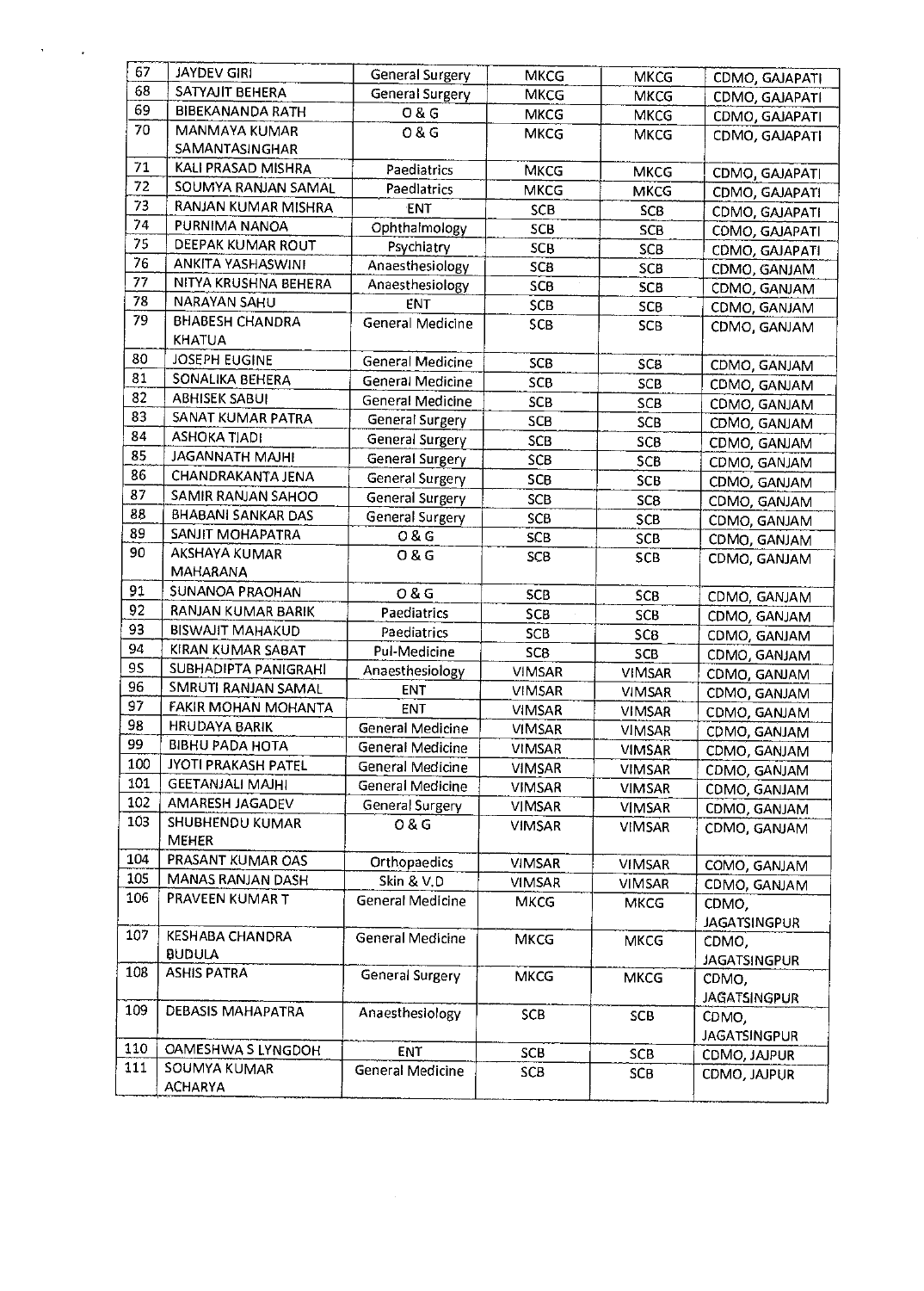| $\overline{112}$ | PRAGNYA PANDA                            | <b>General Medicine</b> | <b>SCB</b>    | <b>SCB</b>    | CDMO, JAJPUR               |
|------------------|------------------------------------------|-------------------------|---------------|---------------|----------------------------|
| 113              | <b>ASHA PRAKASH</b>                      | Paediatrics             | SCB           | SCB           | CDMO, JAJPUR               |
| 114              | <b>MOHAPATRA</b><br><b>TUSHAR RANJAN</b> | Paediatrics             | <b>SCB</b>    | SCB           | CDMO, JAJPUR               |
|                  | <b>MOHANTY</b>                           |                         |               |               |                            |
| 115              | <b>PUJARINI BEURIA</b>                   | Anaesthesiology         | <b>VIMSAR</b> | <b>VIMSAR</b> | CDMO,<br><b>JHARSUGUDA</b> |
| 116              | <b>SHINY JOY</b>                         | <b>General Medicine</b> | <b>VIMSAR</b> | <b>VIMSAR</b> | CDMO,<br><b>JHARSUGUDA</b> |
| 117              | <b>ANIL KUMAR BAGUDAI</b>                | General Medicine        | <b>VIMSAR</b> | <b>VIMSAR</b> | CDMO,<br><b>JHARSUGUDA</b> |
| 118              | ANIMA KUMARI SETHY                       | 0 & G                   | <b>VIMSAR</b> | <b>VIMSAR</b> | CDMO.<br><b>JHARSUGUDA</b> |
| 119              | <b>SWATI GUPTA</b>                       | 0 & G                   | <b>VIMSAR</b> | <b>VIMSAR</b> | CDMO,<br><b>JHARSUGUDA</b> |
| 120              | NIRMAL CHANDRA<br><b>SATAPATHY</b>       | Pui-Medicine            | <b>VIMSAR</b> | <b>VIMSAR</b> | CDMO.<br><b>JHARSUGUDA</b> |
| 121              | AMAN KEDIA                               | General Medicine        | <b>VIMSAR</b> | <b>VIMSAR</b> | CDMO,<br><b>JHARSUGUDA</b> |
| 122              | <b>JAYANTA KUMAR PATEL</b>               | Ophthalmology           | <b>MKCG</b>   | <b>MKCG</b>   | CDMO.<br><b>KALAHANDI</b>  |
| 123              | <b>SNEHARH</b>                           | Ophthalmology           | <b>MKCG</b>   | <b>MKCG</b>   | CDMO,<br><b>KALAHANDI</b>  |
| 124              | SABYASACHI SWAIN                         | Orthopaedics            | MKCG          | <b>MKCG</b>   | CDMO,<br><b>KALAHANDI</b>  |
| 125              | <b>NITHYABG</b>                          | <b>Paediatrics</b>      | <b>MKCG</b>   | <b>MKCG</b>   | CDMO,<br><b>KALAHANDI</b>  |
| 126              | SHREEKANT JANGDE                         | Orthopaedics            | <b>MKCG</b>   | <b>MKCG</b>   | CDMO,<br>KANDHAMAL         |
| 127              | SMRUTIRANJAN BEHERA                      | <b>General Medicine</b> | <b>SCB</b>    | <b>SCB</b>    | CDMO,<br>KENDRAPADA        |
| 128              | SIT PRAKASH BEHERA                       | General Medicine        | SCB           | <b>SCB</b>    | CDMO,<br>KENDRAPADA        |
| 129              | DEEPANWITA PATRA                         | Paediatrics             | SCB           | <b>SCB</b>    | CDMO,<br>KENDRAPADA        |
| 130              | NIHAR RANJAN MOHANTY                     | Pul-Medicine            | SCB           | SCB           | CDMO,<br><b>KENDRAPADA</b> |
| 131              | ARUNIMA KAR                              | ENT                     | <b>VIMSAR</b> | <b>VIMSAR</b> | CDMO,<br><b>KENDRAPADA</b> |
| 132              | <b>SUSHREE SANGITA BARAL</b>             | O & G                   | SCB           | SCB           | CDMO,<br>KENDRAPADA        |
| 133              | ANCHAL SAHOO                             | General Medicine        | SCB           | <b>SCB</b>    | CDMO, KEONJHAR             |
| 134              | SIDDHARTHA SATAPATHY                     | General Medicine        | <b>SCB</b>    | <b>SCB</b>    | CDMO, KEONJHAR             |
| 135              | LAVINA PATNAIK                           | <b>General Medicine</b> | <b>SCB</b>    | <b>SCB</b>    | CDMO, KEONJHAR             |
| 136              | DEEPAK RASHMI KADAM                      | General Surgery         | <b>SCB</b>    | SCB           | CDMO, KEONJHAR             |
| 137              | PRASHANTA CHIHNARA                       | <b>General Surgery</b>  | <b>SCB</b>    | <b>SCB</b>    | CDMO, KEONJHAR             |
| 138              | SATYANARAYAN SENAPATI                    | General Surgery         | SCB           | SCB           | CDMO, KEONJHAR             |
| 139              | <b>NISHITHAT</b>                         | 0 & G                   | <b>MKCG</b>   | <b>MKCG</b>   | CDMO, KHORDA               |
| 140              | PRESHIT SUBHASH<br>BALSANE               | <b>08G</b>              | <b>MKCG</b>   | <b>MKCG</b>   | CDMO, KHORDA               |
| 141              | PRANOY MOHAN                             | Anaesthesiology         | SCB           | <b>SCB</b>    | CDMO, KHORDA               |
| 142              | RANVIJAY DAS                             | Anaesthesiology         | <b>SCB</b>    | SCB           | CDMO, KHORDA               |
| 143              | <b>NITU GUPTA</b>                        | Anaesthesiology         | SCB           | SCB           | CDMO, KHORDA               |
| 144              | MUKTIKANTA PARIDA                        | General Medicine        | SCB           | <b>SCB</b>    | CDMO, KHORDA               |
| 145              | NIRANJAN SAHOO                           | General Medicine        | SCB           | <b>SCB</b>    | CDMO, KHORDA               |

 $\Delta \phi = 0.001$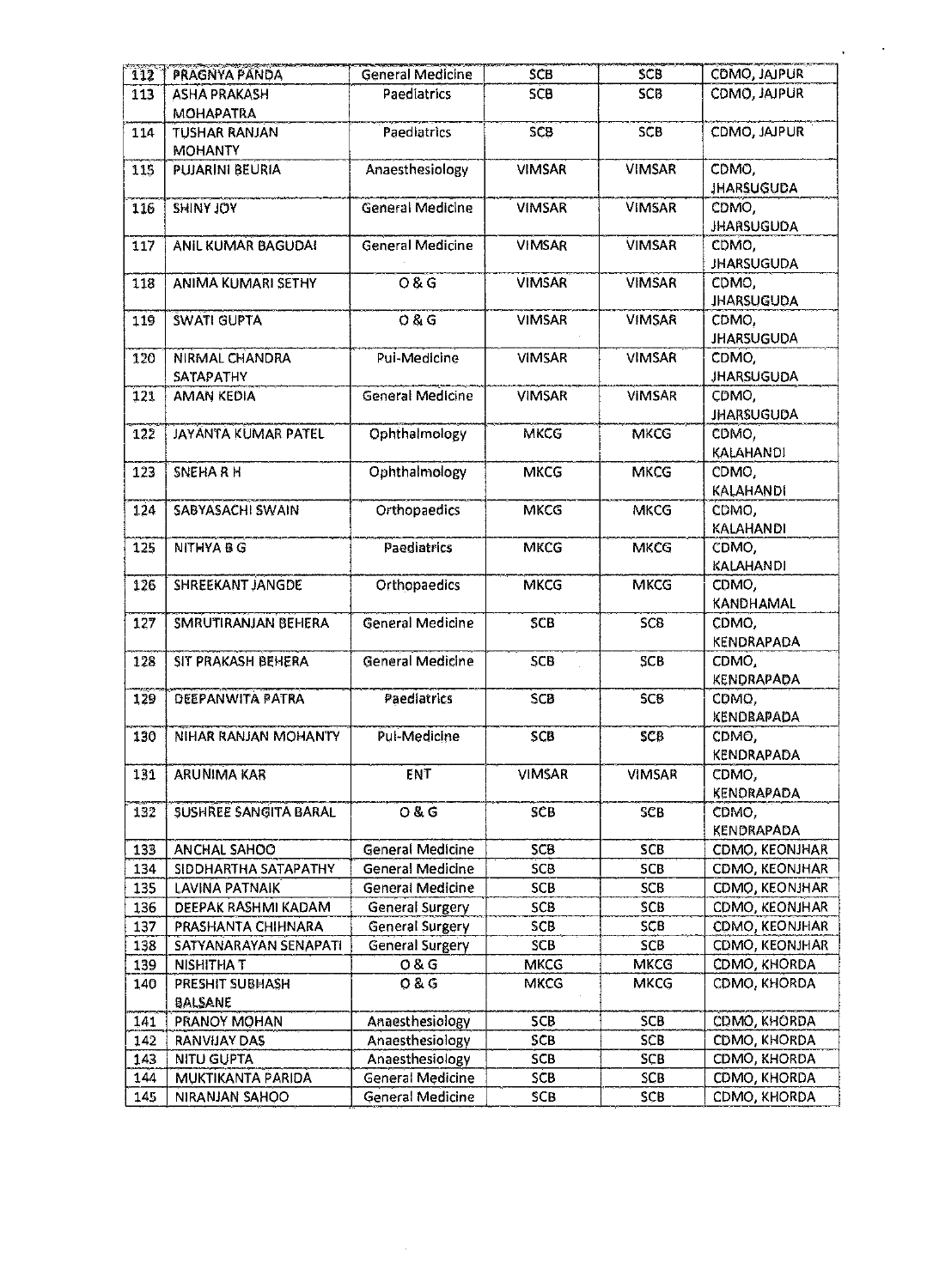| 146 | <b>RAKESH CHANDRA</b><br>BEHERA | <b>General Medicine</b> | SCB           | <b>SCB</b>    | CDMO, KHORDA               |
|-----|---------------------------------|-------------------------|---------------|---------------|----------------------------|
| 147 | <b>MAJHA MAJHI</b>              | General Medicine        | SCB           | SCB           | CDMO, KHORDA               |
| 148 | SAGARIKA SAMAL                  | O & G                   | <b>SCB</b>    | <b>SCB</b>    | CDMO, KHORDA               |
| 149 | SAMBEDANA PANIGRAHI             | Q & G                   | SCB           | <b>SCB</b>    | CDMO, KHORDA               |
| 150 | RAJESH KUMAR KARAN              | <b>0&amp;G</b>          | <b>SCB</b>    | SCB           | CDMO, KHORDA               |
| 151 | NAHIDA NIGAR SULTANA            | O & G                   | <b>SCB</b>    | <b>SCB</b>    | CDMO, KHORDA               |
| 152 | PUNYATOYA PUNYASHREE            | Q & G                   | SCB           | <b>SCB</b>    | CDMO, KHORDA               |
|     | <b>SETHI</b>                    |                         |               |               |                            |
| 153 | PRAVAT KUMAR ROUT               | Orthopaedics            | SCB           | <b>SCB</b>    | CDMO, KHORDA               |
| 154 | <b>MANAS RANJAN</b>             | Orthopaedics            | SCB           | SCB           | CDMO, KHORDA               |
|     | <b>BICHHAND</b>                 |                         |               |               |                            |
| 155 | <b>KISHORE SV</b>               | Paediatrics             | SCB           | <b>SCB</b>    | CDMO, KHORDA               |
| 156 | SRISTI GANGULY                  | Paediatrics             | <b>SCB</b>    | <b>SCB</b>    | CDMO, KHORDA               |
| 157 | <b>SUMAN SUDHA</b>              | Paediatrics             | SCB           | <b>SCB</b>    | CDMO, KHORDA               |
|     | <b>MOHARANA</b>                 |                         |               |               |                            |
| 158 | <b>ARCHANA MISHRA</b>           | Paediatrics             | <b>SCB</b>    | SCB           | CDMO, KHORDA               |
| 159 | SARANSH MISHRA                  | Anaesthesiology         | <b>VIMSAR</b> | <b>VIMSAR</b> | CDMO, KHORDA               |
| 160 | RAGHVENDRA                      | 0 & G                   | <b>VIMSAR</b> | <b>VIMSAR</b> | CDMO, KHORDA               |
|     | MAHILANGE                       |                         |               |               |                            |
| 161 | DEBASISH BISWAL                 | Psychiatry              | SCB           | SCB           | <b>CDMO, KHORDA</b>        |
| 162 | <b>KIRTI ANURAG</b>             | Psychiatry              | SCB           | <b>SCB</b>    | CDMO, KHORDA               |
| 163 | <b>SUMAN SAHOO</b>              | <b>General Surgery</b>  | <b>SCB</b>    | SCB           | CDMO, KORAPUT              |
| 164 | AKHIL N.V.                      | <b>General Medicine</b> | <b>VIMSAR</b> | <b>VIMSAR</b> | CDMO, KORAPUT              |
| 165 | SWASTI REKHA NAYAK              | <b>General Surgery</b>  | <b>VIMSAR</b> | <b>VIMSAR</b> | CDMO, KORAPUT              |
| 166 | RANJAN DASH                     | Skin & V.D              | <b>VIMSAR</b> | <b>VIMSAR</b> | CDMO, KORAPUT              |
| 167 | <b>S.RAJESH KUMAR</b>           | <b>General Medicine</b> | SCB           | SCB           | CDMO,                      |
|     |                                 |                         |               |               | <b>MALKANGIRI</b>          |
| 168 | <b>DEBASISH MOHAPATRA</b>       | <b>General Medicine</b> | SCB           | SCB           | CDMO,                      |
| 169 | DIBYAJYOTI SAHDO                | General Medicine        |               |               | MALKANGIRI                 |
|     |                                 |                         | <b>SCB</b>    | <b>SCB</b>    | CDMO.                      |
| 170 | SUKANTA KUMAR DA5H              | <b>General Medicine</b> | <b>SCB</b>    | SCB           | <b>MALKANGIRI</b>          |
|     |                                 |                         |               |               | CDMO,<br><b>MALKANGIRI</b> |
| 171 | <b>CHAITALI SINHA</b>           | Ophthalmology           | <b>MKCG</b>   | <b>MKCG</b>   | CDMO,                      |
|     |                                 |                         |               |               | MAYURBHANJ                 |
| 172 | LIPSA SAHU                      | Ophthalmology           | <b>MKCG</b>   | <b>MKCG</b>   | CDMO,                      |
|     |                                 |                         |               |               | <b>MAYURBHANJ</b>          |
| 173 | <b>MANISH KUMAR</b>             | <b>General Surgery</b>  | MKCG          | <b>MKCG</b>   | CDMO,                      |
|     |                                 |                         |               |               | NABARANGPUR                |
| 1/4 | RAKESH CHANDRA ROUT             | Ophthalmology           | <b>MKCG</b>   | MKCG          | CDMO,                      |
|     |                                 |                         |               |               | NABARANGPUR                |
| 175 | <b>ANJALI SAJI</b>              | Paediatrics             | <b>MKCG</b>   | <b>MKCG</b>   | CDMO,                      |
|     |                                 |                         |               |               | <b>NABARANGPUR</b>         |
| 176 | <b>BAIKUNTHA PANIGRAHI</b>      | General Medicine        | <b>SCB</b>    | <b>SCB</b>    | CDMO,                      |
|     |                                 |                         |               |               | NABARANGPUR                |
| 177 | SUBHRAKALI PARAMGURU            | Ophthalmology           | <b>SCB</b>    | SCB           | CDMO,                      |
|     |                                 |                         |               |               | NAYAGARH                   |
| 178 | SARADHA PATTNAIK                | Ophthalmology           | <b>SCB</b>    | SCB           | CDMO,                      |
|     |                                 |                         |               |               | <b>NAYAGARH</b>            |
| 179 | NITYA NANDA MONDAL              | Pul-Medicine            | <b>SCB</b>    | <b>SCB</b>    | CDMO,                      |
|     |                                 |                         |               |               | NAYAGARH                   |
| 180 | <b>BINOD PRUSTY</b>             | General Medicine        | <b>VIMSAR</b> | <b>VIMSAR</b> | COMO, NUAPADA              |
| 181 | <b>BISWAHT PATI</b>             | Pul-Medicine            | <b>VIMSAR</b> | <b>VIMSAR</b> | CDMO, NUAPADA              |
| 182 | <b>RUTAYANI DASH</b>            | Ophthalmology           | <b>MKCG</b>   | <b>MKCG</b>   | CDMO, NUAPADA              |

 $\mathbf{v} = \mathbf{v}$ 

 $\sim 10^{-1}$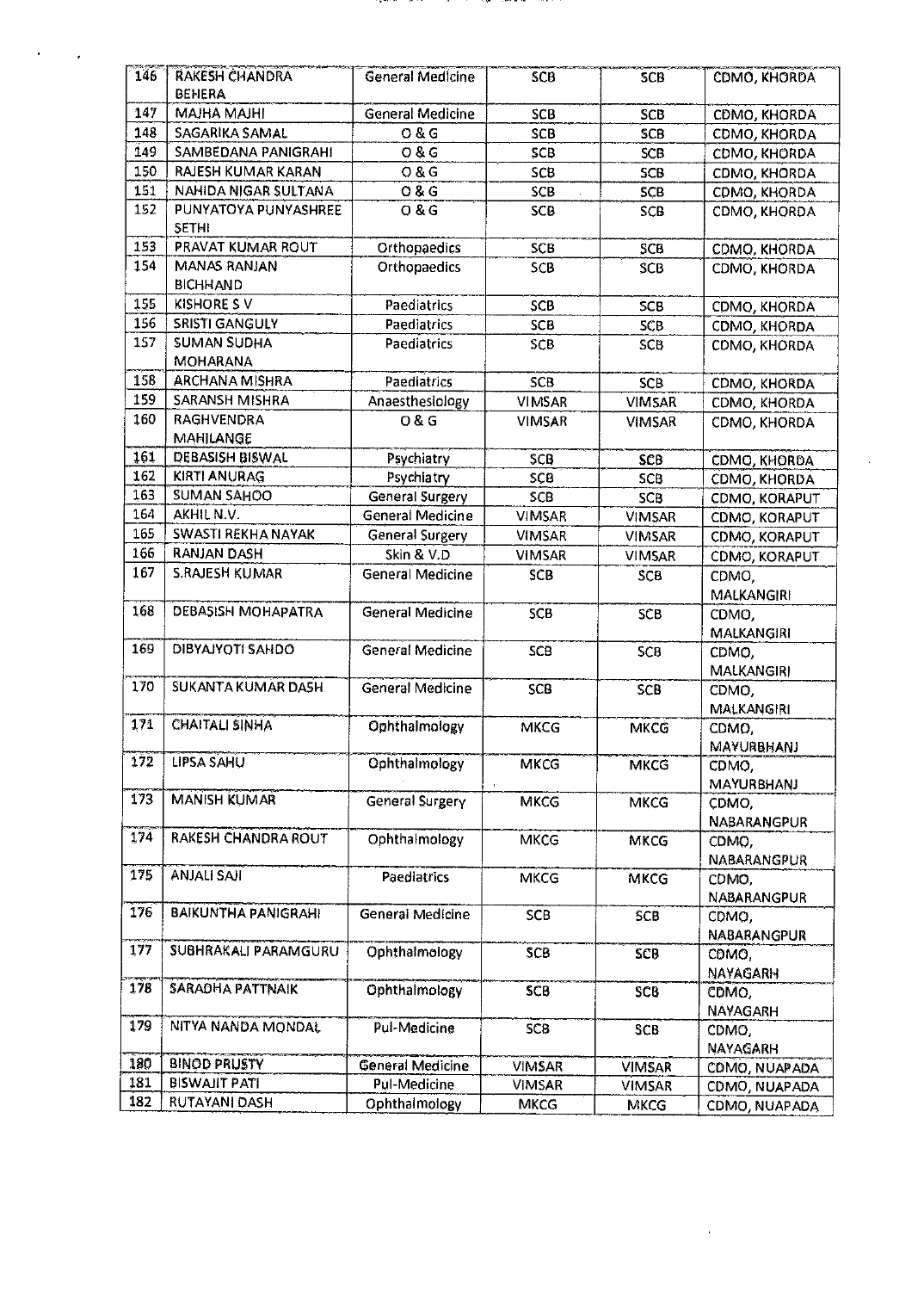| 183 | <b>PALLAVI RAY</b>         | Ophthalmology           | <b>MKCG</b>   | <b>MKCG</b>   | CDMO, NUAPADA     |
|-----|----------------------------|-------------------------|---------------|---------------|-------------------|
| 184 | SWEEKRUTI JENA             | <b>General Medicine</b> | SCB           | SCB           | CDMO, PURI        |
| 185 | SIDHARTH SRITAM            | <b>General Medicine</b> | SCB           | <b>SCB</b>    | CDMO, PURI        |
|     | PATTNAIK                   |                         |               |               |                   |
| 186 | SANJEEB KUMAR MALLICK      | <b>General Surgery</b>  | <b>SCB</b>    | SCB           | CDMO, PURI        |
| 187 | HIMANSU SEKHAR KAND        | <b>General Surgery</b>  | <b>SCB</b>    | <b>SCB</b>    | CDMO, PURI        |
| 188 | <b>ANTARLIN GHOSAL</b>     | Ophthalmology           | <b>SCB</b>    | SCB           | CDMO, PURI        |
| 189 | NIRUPAMA ROUT              | Ophthalmology           | <b>SCB</b>    | SCB           | CDMO, PURI        |
| 190 | SATYABRATA ROUT            | Anaesthesiology         | SCB           | SCB           | CDMO, PURI        |
| 191 | JAYAKRISHNA NIARI          | General Medicine        | <b>SCB</b>    | <b>SCB</b>    | CDMO, PURI        |
| 192 | HOYSALA KUMAR. D.P.        | General Medicine        | <b>SCB</b>    | <b>SCB</b>    | CDMO, PURI        |
| 193 | SUSHANTA MISHRA            | Pul-Medicine            | <b>SCB</b>    | <b>SCB</b>    | CDMO, PURI        |
| 194 | ANUP KUMAR AGRAWAL         | <b>ENT</b>              | MKCG          | <b>MKCG</b>   | CDMO, RAYAGADA    |
| 195 | <b>RAJESH KUMAR</b>        | <b>General Medicine</b> | <b>MKCG</b>   | <b>MKCG</b>   | CDMO, RAYAGADA    |
|     | <b>PANIGRAHI</b>           |                         |               |               |                   |
| 196 | SWAPNESH MISHRA            | <b>General Medicine</b> | <b>MKCG</b>   | <b>MKCG</b>   | CDMO, RAYAGADA    |
| 197 | <b>SUDHANSU SEKHAR</b>     | General Medicine        | <b>MKCG</b>   | <b>MKCG</b>   | CDMO, RAYAGADA    |
|     | PRADHAN                    |                         |               |               |                   |
| 198 | SUBALA CHARAN MISHRA       | <b>General Medicine</b> | <b>MKCG</b>   | <b>MKCG</b>   | CDMO, RAYAGADA    |
| 199 | <b>AVINASH PATTIOSHI</b>   | <b>General Surgery</b>  | MKCG          | <b>MKCG</b>   | CDMO, RAYAGADA    |
| 200 | MANJULKANTA PADHAN         | General Surgery         | <b>MKCG</b>   | <b>MKCG</b>   | CDMO, RAYAGADA    |
| 201 | <b>ABANI KUMAR</b>         | General Surgery         | <b>MKCG</b>   | <b>MKCG</b>   | CDMO, RAYAGADA    |
|     | <b>МАНАРАТRA</b>           |                         |               |               |                   |
| 202 | SRIBATSA NAYAK             | <b>General Surgery</b>  | MKCG          | MKCG          | CDMO, RAYAGADA    |
| 203 | RAJANIKANTA MOHANTA        | <b>08G</b>              | <b>MKCG</b>   | <b>MKCG</b>   | CDMD, RAYAGADA    |
| 204 | RASHMI BEHERA              | O & G                   | <b>MKCG</b>   | <b>MKCG</b>   | CDMO, RAYAGADA    |
| 205 | <b>DEBASISH MOHAPATRA</b>  | Ophthalmology           | <b>MKCG</b>   | MKCG          | CDMO, RAYAGADA    |
| 206 | SRIDHARA MOHANTY           | Paediatrics             | <b>MKCG</b>   | <b>MKCG</b>   | CDMO, RAYAGADA    |
| 207 | LALMOHAN ALADA             | Paediatrics             | <b>MKCG</b>   | <b>MKCG</b>   | CDMO, RAYAGADA    |
| 208 | <b>BISWAJIT MOHAPATRA</b>  | Anaesthesiology         | <b>SCB</b>    | SCB           | CDMO, RAYAGADA    |
| 209 | SMRUTI RANJAN NAYAK        | Anaesthesiology         | SCB           | <b>SCB</b>    | CDMO, RAYAGADA    |
| 210 | DEBJANI DAS                | Psychiatry              | <b>SCB</b>    | <b>SCB</b>    | CDMO, RAYAGADA    |
| 211 | ROSHAN RANJAN RATH         | Orthopaedics            | SCB           | SCB           | CDMD,             |
|     |                            |                         |               |               | SAMBALPUR         |
| 212 | PANKAJ KUMAR               | General Surgery         | VIMSAR        | <b>VIMSAR</b> | CDMO,             |
|     |                            |                         |               |               | SAMBALPUR         |
| 213 | <b>SATYABRATA SAHOO</b>    | <b>General Surgery</b>  | VIMSAR        | <b>VIMSAR</b> | CDMO,             |
|     |                            |                         |               |               | <b>SAMBALPUR</b>  |
| 214 | ANKITA MOHAPATRA           | Ophthalmology           | VIMSAR        | <b>VIMSAR</b> | CDMQ,             |
|     |                            |                         |               |               | SAMBALPUR         |
| 215 | POOJA DASH                 | Ophthalmology           | <b>VIMSAR</b> | <b>VIMSAR</b> | CDMO,             |
|     |                            |                         |               |               | SAMBALPUR         |
| 216 | GOUTAM V                   | Paediatrics             | VIMSAR        | <b>VIMSAR</b> | CDMO,             |
|     |                            |                         |               |               | SAMBALPUR         |
| 217 | SUGYANI KUMARI             | Ophthalmology           | <b>MKCG</b>   | <b>MKCG</b>   | CDMO, SONEPUR     |
|     | <b>SATAPATHY</b>           |                         | SCB           | SCB           | CDMO,             |
| 218 | <b>BISHNU PRASAD RATH</b>  | Ophthalmology           |               |               | <b>SUNDARGARH</b> |
| 219 | <b>SABITA MAHANTA</b>      | Ophthalmology           | SCB           | SCB           | CDMO,             |
|     |                            |                         |               |               | <b>SUNDARGARH</b> |
| 220 | <b>BIJAY KUMAR KHUNTIA</b> | Orthopaedics            | SCB           | <b>SCB</b>    | CDMO,             |
|     |                            |                         |               |               | <b>SUNDARGARH</b> |
| 221 | PRAMOD KUMAR SAHOO         | <b>Orthopaedics</b>     | SCB           | <b>SCB</b>    | CDMO,             |
|     |                            |                         |               |               | SUNDARGARH        |
| 222 | <b>DUMINI SOREN</b>        | Anaesthesiology         | <b>VIMSAR</b> | <b>VIMSAR</b> | CDMO,             |
|     |                            |                         |               |               |                   |

 $\mathbf{r}$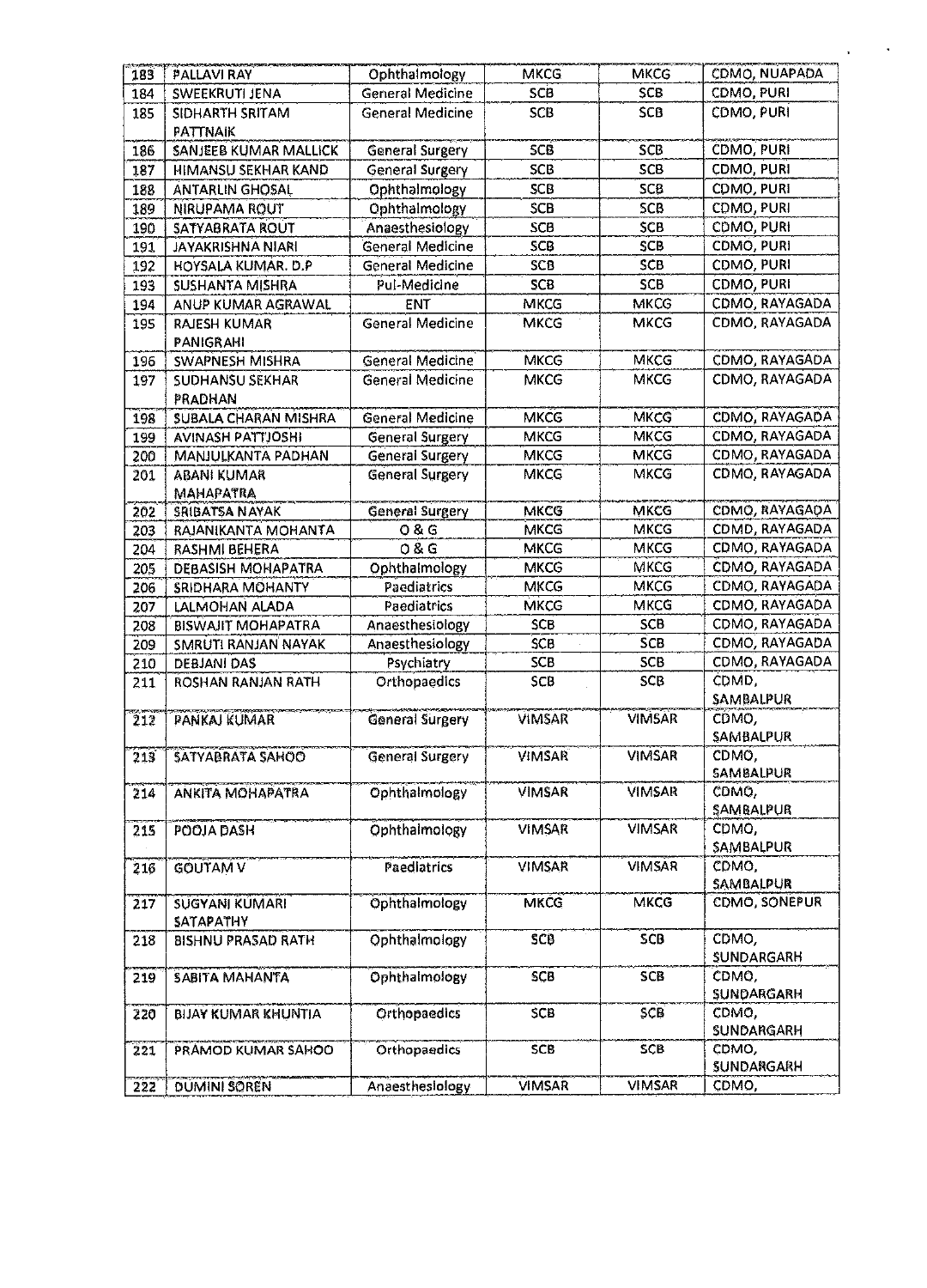| <b>SANART ALSO</b> |                            |                         |               |               |                   |
|--------------------|----------------------------|-------------------------|---------------|---------------|-------------------|
|                    |                            |                         |               |               | <b>SUNDARGARH</b> |
| 223                | <b>BINOD MANTHAN</b>       | <b>General Medicine</b> | <b>VIMSAR</b> | <b>VIMSAR</b> | CDMO.             |
|                    |                            |                         |               |               | <b>SUNDARGARH</b> |
| 224                | <b>ASHOK KUMAR</b>         | General Medicine        | <b>SCB</b>    | <b>SCB</b>    | CDMO.             |
|                    | <b>MANGARAJ</b>            |                         |               |               | <b>SUNDERGARH</b> |
| 225                | PRAMOD KUMAR DASH          | <b>General Medicine</b> | SCB           | <b>SCB</b>    | CDMO.             |
|                    |                            |                         |               |               | SUNDERGARH        |
| 226                | DEEPAK KUMAR SAHU          | General Surgery         | SCB           | <b>SCB</b>    | CDMO,             |
|                    |                            |                         |               |               | <b>SUNDERGARH</b> |
| 227                | RAM NIRANJAN KUMAR         | General Surgery         | <b>SCB</b>    | <b>SCB</b>    | CDMO,             |
|                    |                            |                         |               |               | SUNDERGARH        |
| 228                | <b>MAUSAM RAY</b>          | <b>General Surgery</b>  | <b>SCB</b>    | <b>SCB</b>    | CDMO,             |
|                    |                            |                         |               |               | <b>SUNDERGARH</b> |
| 229                | <b>SUNANDA GUPTA</b>       | Anaesthesiology         | <b>MKCG</b>   | <b>VIMSAR</b> | CDMO,             |
|                    |                            |                         |               |               | SUNDERGARH        |
| 230                | <b>MADHUSMITA NAYAK</b>    | Anaesthesiology         | <b>VIMSAR</b> | <b>VIMSAR</b> | CDMO,             |
|                    |                            |                         |               |               | <b>SUNDERGARH</b> |
| 231                | CHANDRABHANU               | <b>General Medicine</b> | <b>VIMSAR</b> | <b>VIMSAR</b> | CDMO.             |
|                    | <b>MAHALING</b>            |                         |               |               | <b>SUNDERGARH</b> |
| 232                | <b>DIBYA LOCHAN ORAM</b>   | General Medicine        | <b>VIMSAR</b> | <b>VIMSAR</b> | CDMO,             |
|                    |                            |                         |               |               | <b>SUNDERGARH</b> |
| 233                | RAVI KUMAR G.N.            | General Medicine        | <b>VIMSAR</b> | <b>VIMSAR</b> | CDMO,             |
|                    |                            |                         |               |               | SUNDERGARH        |
| 234                | <b>CHINMAYA KAR</b>        | <b>General Surgery</b>  | <b>VIMSAR</b> | <b>VIMSAR</b> | CDMO,             |
|                    |                            |                         |               |               | SUNDERGARH        |
| 235                | SATYA PRAKASH DHAL         | General Surgery         | <b>VIMSAR</b> | <b>VIMSAR</b> | CDMO,             |
|                    |                            |                         |               |               | SUNDERGARH        |
| 236                | <b>SAROJ KUMAR ROUL</b>    | General Surgery         | <b>VIMSAR</b> | <b>VIMSAR</b> | CDMO,             |
| 237                |                            |                         |               |               | <b>SUNDERGARH</b> |
|                    | <b>SATYA DAS</b>           | O & G                   | <b>VIMSAR</b> | <b>VIMSAR</b> | CDMO,             |
| 238                |                            |                         |               |               | <b>SUNDERGARH</b> |
|                    | <b>JYOTI RANJAN</b>        | 0 & G                   | <b>VIMSAR</b> | <b>VIMSAR</b> | CDMO,             |
| 239                | <b>MOHAPATRA</b>           |                         |               |               | SUNDERGARH        |
|                    | DEEPAK KUMAR KHAMARI       | Paediatrics             | <b>VIMSAR</b> | <b>VIMSAR</b> | CDMO,             |
| 240                |                            |                         |               |               | SUNDERGARH        |
|                    | <b>BICHITRA NANDA SA</b>   | Paediatrics             | <b>VIMSAR</b> | <b>VIMSAR</b> | CDMO,             |
| 241                |                            |                         |               |               | SUNDERGARH        |
|                    | <b>BHABANI SANKAR ROUT</b> | Pul-Medicine            | <b>VIMSAR</b> | <b>VIMSAR</b> | CDMO,             |
|                    |                            |                         |               |               | <b>SUNDERGARH</b> |

محمودٌ しゅん  $3$ 

Additional Chief Secretary to Government

Memo No <u>18/31</u> M., Dated: 30.07.2020

Copy forwarded to the Director Health Services, Odisha / Director of Public Health, Odisha / Director of Medical Education & Training, Odisha / All CDM & PHOs, Odisha for information and necessary action.

Joint Secretary To Goveri  $20v$ nment  $\vartheta$